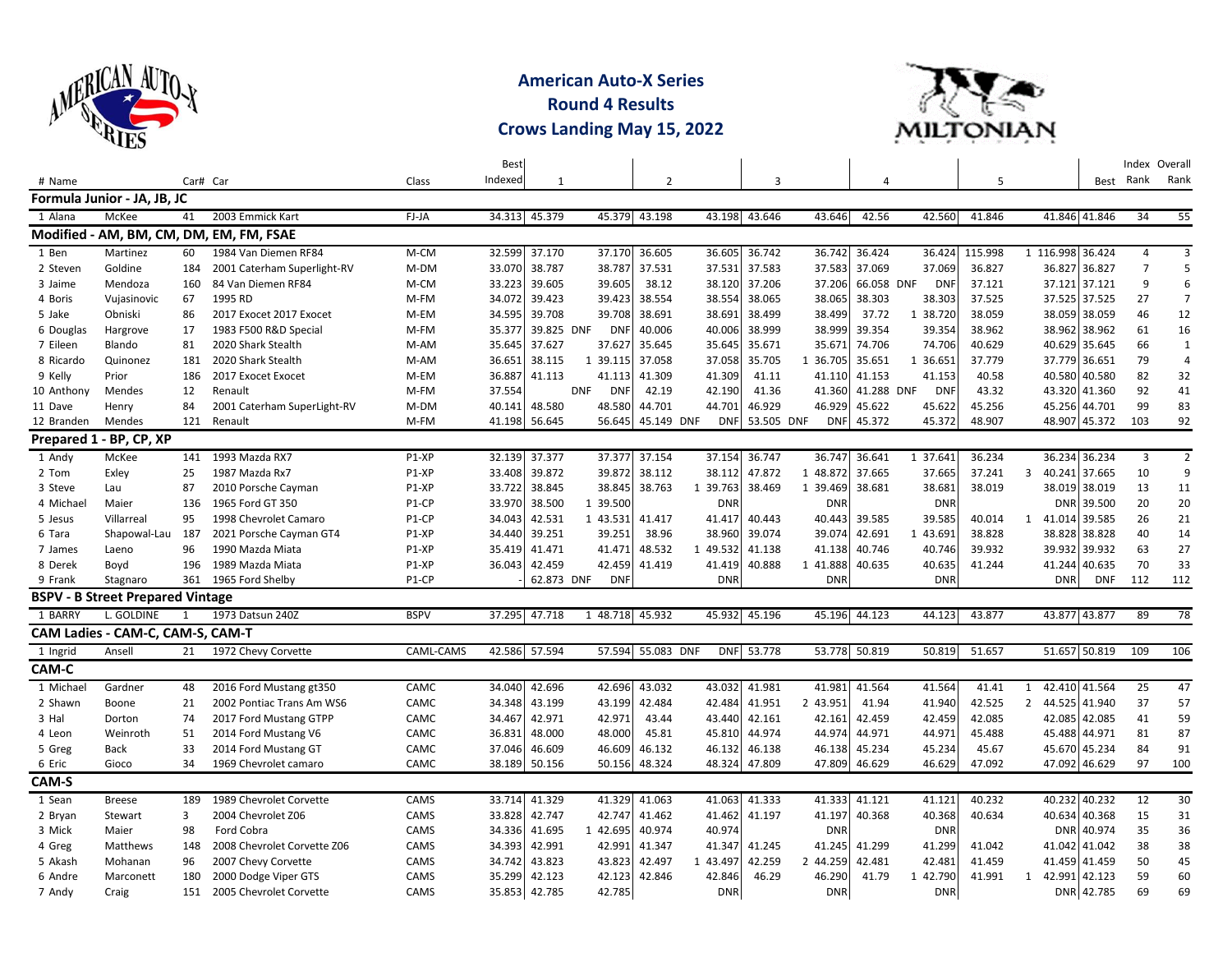| 8 Mike            | Ansell                            | 21           | 1972 Chevrolet Corvette                                         | CAMS             | 36.524           | 43.941           | 43.941           | 43.311           | 1 44.311             | 43.688                  | 43.688             | 43.788 DNF        | <b>DNF</b>           | 42.585           | 1              | 43.585 43.585                  |            | 77       | 74       |
|-------------------|-----------------------------------|--------------|-----------------------------------------------------------------|------------------|------------------|------------------|------------------|------------------|----------------------|-------------------------|--------------------|-------------------|----------------------|------------------|----------------|--------------------------------|------------|----------|----------|
| 9 Adam            | Craig                             | 51           | 2005 Chevrolet C6                                               | CAMS             | 37.172           | 44.427           | 44.427           | 44.359           | 44.359               | 44.646                  | 44.646             |                   | <b>DNR</b>           |                  |                |                                | DNR 44.359 | 86       | 81       |
| 10 Charles        | Gioco                             | 171          | 2007 Chevrolet Z06                                              | CAMS             | 41.905           | 57.626 DNF       | DNI              | 57.672 DNF       | <b>DNI</b>           | 55.189                  | 55.189             | 53.532            | 53.532               | 50.006           |                | 50.006 50.006                  |            | 106      | 105      |
| 11 Anthony        | Shahin                            | 9            | 1990 Chevrolet Corvette C4                                      | CAMS             | 43.146           | 53.413           | 53.413           | 51.487           | 51.487               | 54.757                  | 54.757             | 50.694            | 2 52.694             | 52.166           |                | 52.166 51.487                  |            | 110      | 109      |
| CAM-T             |                                   |              |                                                                 |                  |                  |                  |                  |                  |                      |                         |                    |                   |                      |                  |                |                                |            |          |          |
| 1 Mark            | Owen                              | 22           | 1973 Chevrolet Camaro                                           | CAMT             | 33.775           | 42.612           | 42.612           | 42.148           | 1 43.148             | 42.356                  | 42.356             | 41.846            | 41.846               | 41.391           |                | 41.391 41.391                  |            | 14       | 44       |
| 2 Curt            | Hill                              | 54           | 1972 Chevrolet Blazer                                           | CAMT             | 34.858           | 42.719           | 42.719           | 42.685           | 2 44.685             | 41.693                  | 3 44.693           | 42.134            | 2 44.134             | 42.393           | 1              | 43.393 42.719                  |            | 53       | 68       |
| 3 Nick            | Grucza                            | 19           | 1994 Ford Mustang GT                                            | CAMT             | 35.406           | 45.778           | 45.778           | 44.724           | 44.724               | 44.644                  | 44.644             | 44.277            | 44.277               | 43.39            |                | 43.390 43.390                  |            | 62       | 72       |
| 4 Kirk            | Meline                            | 113          | 1993 Ford Mustang                                               | CAMT             | 35.662           | 44.712           | 44.712           | 44.389           | 44.389               | 44.033                  | 44.033             | 44.09             | 44.090               | 43.704           |                | 43.704 43.704                  |            | 67       | 77       |
| 5 Greg            | Hughes                            | 27           | 1980 Mercury Capri                                              | CAMT             | 36.501           | 47.710           | 47.710           | 45.305           | 45.305               | 46.006                  | 46.006             | 45.104            | 45.104               | 44.732           |                | 44.732 44.732                  |            | 76       | 84       |
| 6 David           | Whisnant                          | 10           | 1965 Ford Mustang                                               | CAMT             | 37.354           | 47.052           | 47.052           | 45.926           | 45.926               | 45.329                  | 46.329<br>1        | 45.777            | 45.777               | 45.506           | 1              | 46.506 45.777                  |            | 91       | 94       |
|                   |                                   |              | Street Prepared Ladies - ASP, BSP, CSP, DSP, ESP, FSP, OSP, SSP |                  |                  |                  |                  |                  |                      |                         |                    |                   |                      |                  |                |                                |            |          |          |
| 1 Renee           | Russell                           | 92           | 1990 Mazda Miata                                                | SPL-CSP          | 34.280           | 40.733           | 40.733           | 40.266           | 1 41.266             | 45.581                  | 45.581             | 39.677            | 39.677               | 39.854           |                | 39.854 39.677                  |            | 33       | 25       |
|                   |                                   |              | Street Prepared 1 - ASP, BSP, CSP, OSP, SSP                     |                  |                  |                  |                  |                  |                      |                         |                    |                   |                      |                  |                |                                |            |          |          |
| 1 Jeff            | Wong                              | 146          | 2019 Chevrolet Corvette                                         | SP1-SSP          | 32.107           | 38.464           | 38.464           | 37.779           | 37.779               | 37.641                  | 37.641             | 37.713            | 1 38.713             | 38.073           | $\overline{2}$ | 40.073 37.641                  |            | 2        | 8        |
| 2 Nicole          | Wong                              | 46           | 2019 Chevrolet Corvette                                         | SP1-SSP          | 33.003           | 39.425           | 39.425           | 39.055           | 39.055               | 38.992                  | 38.992             | 39.022            | 39.022               | 38.691           |                | 38.691 38.691                  |            | 6        | 13       |
| 3 Todd            | Winstanley                        | 41           | 2008 Honda S2000                                                | SP1-BSP          | 33.192           | 40.116           | 1 41.116         | 39.114           | 1 40.114             | 38.958                  |                    | 38.958 39.172     | 39.172               | 39.493           |                | 1 40.493 38.958                |            | 8        | 15       |
| 4 Vince           | Russell                           | 192          | 1990 Mazda Miata                                                | SP1-CSP          | 33.834           | 40.679           | 40.679           | 39.367           | 39.367               | 39.16                   | 39.160             | 41.006            | 2 43.006             | 43.832           |                | 43.832 39.160                  |            | 16       | 17       |
| 5 Brenna          | Comacchio                         | 4            | 2008 Honda S2000                                                | SP1-BSP          | 34.113           | 50.383           | 1 51.383         | 51.504           | 2 53.504             | 40.818                  | 40.818             | 40.039            | 40.039               | 40.894           | 1              | 41.894 40.039                  |            | 28       | 29       |
| 6 Tom             | Kubo                              | 92           | 1991 Mazda Miata                                                | SP1-CSP          | 34.264           | 40.233           | 1 41.233         | 40.268           | 40.268               | 39.737                  | 1 40.737           | 39.658            | 39.658               | 53.287 DNF       |                |                                | DNF 39.658 | 32       | 23       |
| 7 Micah           | McElravy                          | 31           | 1991 Mazda Miata                                                | SP1-CSP          | 34.583           | 41.511           | 1 42.511         | 41.128           | 41.128               | 40.256                  | 40.256             | 40.027            | 40.027               | 39.877           |                | 2 41.877 40.027                |            | 45       | 28       |
| 8 Dave            | Johnson                           | 35           | 2016 Ford Focus RS                                              | SP1-ASP          | 36.180           | 44.593           | 1 45.593         | 42.616           | 42.616               | 42.956                  | 1 43.956           | 42.881            | 42.881               |                  |                |                                | DNR 42.616 | 72       | 64       |
| 9 Scott           | Lohmann                           | 12           | 1996 Chevrolet Corvette                                         | SP1-BSP          | 37.108           | 46.503           | 46.503           | 54.804           | 54.804               | 44.956                  | 44.956             | 43.759            | 43.759               | 43.554           |                | 43.554 43.554                  |            | 85       | 73       |
| Chris             | Cox                               | 136          | 2015 Ford GT350 R                                               | SP1-ASP          | 33.838           | 40.197           | 40.197           | 39.99            | 39.990               | 40.052                  | 40.052             | 39.857            | 39.857               | 39.338           | 1              | 40.338 39.857                  |            | 18       | 26       |
|                   | Street Prepared 2 - DSP, ESP, FSP |              |                                                                 |                  |                  |                  |                  |                  |                      |                         |                    |                   |                      |                  |                |                                |            |          |          |
| 1 Steve           | O'Blenes                          | 194          | 2005 Mazda RX8                                                  | SP2-DSP          | 31.909           | 38.782           | 38.782           | 38.65            | 38.650               | 38.075                  | 38.075             | 37.702            | 2 39.702             | 37.808           |                | 37.808 37.808                  |            | -1       | 10       |
|                   |                                   |              | <b>Street Modified Ladies - SM, SMF, SSM</b>                    |                  |                  |                  |                  |                  |                      |                         |                    |                   |                      |                  |                |                                |            |          |          |
|                   |                                   |              |                                                                 |                  |                  |                  |                  |                  |                      |                         |                    |                   |                      |                  |                |                                |            |          |          |
| 1 Patricia        | Berlant                           |              | 128 2002 Chevrolet Z06                                          | SML-SSM          | 43.187           | 52.630           | 52.630           | 50.504           | 50.504               | 48.91                   | 48.910             | 49.323            | 49.323               | 49.607           |                | 49.607 48.910                  |            | 111      | 104      |
|                   |                                   |              |                                                                 |                  |                  |                  |                  |                  |                      |                         |                    |                   |                      |                  |                |                                |            |          |          |
|                   | Street Modified - SM, SMF, SSM    |              |                                                                 |                  |                  |                  |                  |                  |                      |                         |                    |                   |                      |                  |                |                                |            |          |          |
| 1 Isaac           | Acks                              | 71           | 2006 Mitsubishi Lancer Evo                                      | SM-SM            | 34.437           | 40.934           | 40.934           | 39.923           | 39.923               | 39.933                  | 39.933             | 40.059            | 40.059               | 39.675           |                | 39.675 39.675                  |            | 39       | 24       |
| 2 Eric            | Gnesa                             | 93           | 2009 Porsche Cayman S                                           | SM-SSM           | 34.773           | 40.731           | 40.731           | 39.381           | 39.381               | 39.088                  | 2 41.088           | 39.256            | 1 40.256             | 59.887           | 1              | 60.887 39.381                  |            | 51       | 18       |
| 3 John            | Lawrence<br>Gnesa                 | 17<br>193    | 2017 Chevrolet Corvette                                         | SM-SSM           | 34.843           | 40.470           | 40.470<br>40.868 | 40.324<br>50.763 | 40.324<br>1          | 39.642                  | 39.642             | 39.855<br>48.513  | 1 40.855             | 39.46<br>41.583  | 1              | 39.460 39.460                  |            | 52<br>71 | 19<br>34 |
| 4 Lisa<br>5 Nate  | <b>Berlant</b>                    | 28           | 2009 Porsche Cayman S<br>2002 Chevrolet Z06                     | SM-SSM<br>SM-SSM | 36.086<br>40.167 | 40.868<br>47.218 | 47.218           | 67.396 DNF       | 51.763<br><b>DNF</b> | 40.161<br>45.97         | 3 43.161<br>45.970 | 46.028            | 48.513<br>46.028     | 45.49            |                | 42.583 40.868<br>45.490 45.490 |            | 100      | 93       |
| 6 Darin           | Nelms                             | 66           | 2001 Mazda Miata                                                | SM-SSM           | 41.185           | 48.444           | 48.444           | 47.229           | 47.229               | 46.643                  | 46.643             | 46.906 DNF        | <b>DNF</b>           | 46.945           |                | 46.945 46.643                  |            | 102      | 101      |
|                   |                                   |              | Street Ladies - SSR, SS, AS, BS, CS, DS, ES, FS, GS, HS         |                  |                  |                  |                  |                  |                      |                         |                    |                   |                      |                  |                |                                |            |          |          |
|                   | Feaver                            |              | 2015 Porsche Boxter S                                           | SL-AS            | 36.330           | 45.999           | 45.999           | 45.86            | 45.860               | 45.364                  | 45.364             | 44.426            | 44.426               | 44.252           |                | 44.252 44.252                  |            | 74       | 80       |
| 1 Meg             |                                   | $\mathbf{1}$ |                                                                 |                  |                  |                  |                  |                  |                      |                         |                    |                   |                      |                  |                |                                |            |          |          |
| SS                |                                   |              |                                                                 |                  |                  |                  |                  |                  |                      |                         |                    |                   |                      |                  |                |                                |            |          |          |
| 1 Karlton         | Lew                               | 152          | 2021 Porsche GT4                                                | SS               | 32.978           | 41.031           | 41.031           | 40.175           | 40.175               | 39.764                  | 39.764             | 39.997            | 39.997               | 39.59            |                | 39.590 39.590                  |            | -5       | 22       |
| 2 Jeff            | Glorioso                          | 98           | 2017 Chevrolet GRAND SPORT                                      | SS               | 34.138           | 44.140           | 44.140           | 42.844           | 1 43.844             | 41.656                  | 41.656             | 41.491            | 41.491               | 40.982           |                | 40.982 40.982                  |            | 30       | 37       |
| 3 Alan            | Patterson                         | 43           | 2017 Dodge Viper ACR                                            | SS               | 34.723           | 42.413           | 42.413           | 41.957           | 41.957               | 41.731                  | 41.731             | 41.825            | 41.825               | 41.685           |                | 41.685 41.685                  |            | 48       | 50       |
| 4 Donald          | Lew                               | 52           | 2021 Porsche 718 Cayman GT4                                     | SS               | 34.932           | 42.658           | 42.658           | 41.992           | 41.992               | 41.936                  | 41.936             | 42.148            | 42.148               | 42.288           |                | 42.288 41.936                  |            | 55       | 56       |
| 5 Susan           | Fontaine                          | 181<br>81    | 2018 Porsche GT3                                                | SS               | 35.579           | 44.170           | 44.170           | 44.403           | 44.403               | 43.9                    | 43.900             | 42.713            | 42.713<br><b>DNF</b> | 42.848           |                | 42.848 42.713                  |            | 65       | 67       |
| 6 EJ              | Fontaine                          |              | 2018 Porsche GT3                                                | SS               | 36.587 45.052    |                  |                  | 45.052 44.804    |                      | 44.804 44.314           |                    | 44.314 44.563 DNF |                      | 43.923           |                | 43.923 43.923                  |            | 78       | 79       |
| Street 1 - AS. BS |                                   |              |                                                                 |                  |                  |                  |                  |                  |                      |                         |                    |                   |                      |                  |                |                                |            |          |          |
| 1 Justin          | Tsang                             | 88           | 2014 Porsche Cayman S                                           | $S1-AS$          | 33.836           | 42.959           | 42.959           | 41.889           | 41.889               | 41.718                  | 41.718             | 41.42             | 41.420               | 41.214           |                | 41.214 41.214                  |            | 17       | 40       |
| 2 Mack            | Tsang                             | 188          | 2014 Porsche Cayman S                                           | $S1-AS$          | 33.970           | 43.078           | 43.078           | 42.071           |                      | 42.071 41.548           | 41.548             | 41.394            | 41.394               | 41.377           |                | 41.377 41.377                  |            | 21       | 42       |
| 3 Maurice         | Velandia                          | 61           | 2006 Porsche Cayman S                                           | S1-BS            | 34.032           | 43.267           | 43.267           | 42.099           | 42.099               | 42.221                  | 42.221             | 41.604            | 41.604               | 41.775           |                | 41.775 41.604                  |            | 24       | 48       |
| 4 rory<br>5 Keith | marin<br><b>Bullock</b>           | 67<br>18     | 2008 Chevrolet Corvette Z06<br>2002 Chevrolet Corvette          | $S1-AS$          | 34.229           | 42.619           | 42.619<br>43.530 | 42.414<br>42.542 | 42.414               | 41.693<br>42.542 42.349 | 41.693<br>42.349   | 41.698<br>43.865  | 41.698<br>43.865     | 41.807<br>42.292 |                | 41.807 41.693<br>42.292 42.292 |            | 31<br>47 | 51<br>62 |
| 6 Justin          | Bowen                             | 48           | 2014 Porsche Cayman S                                           | S1-AS<br>$S1-AS$ | 34.721<br>35.001 | 43.530<br>45.498 | 45.498           | 43.092           | 43.092               | 42.633                  | 42.633             | 42.997            | 42.997               | 42.781           |                | 42.781 42.633                  |            | 56       | 65       |
| 7 Darren          | Shortes                           | 57           | 2002 Chevrolet Corvett Z06                                      | $S1-AS$          |                  | 35.045 44.792    | 44.792           | 44.505           |                      | 44.505 43.276           | 43.276             | 43.903            | 43.903               | 42.686           |                | 42.686 42.686                  |            | 58       | 66       |